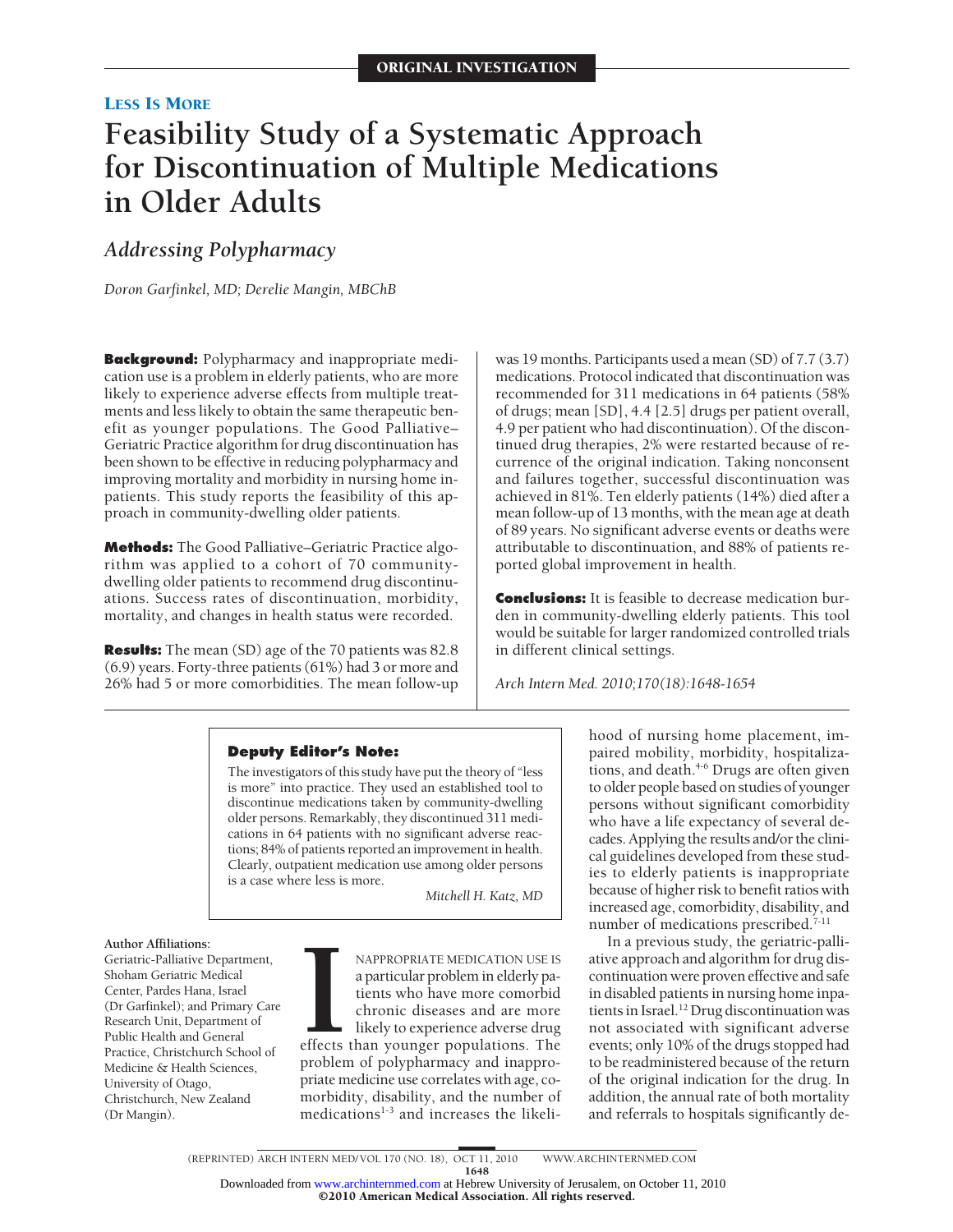creased compared with the control group. The present study tests the feasibility of applying the same algorithm in community-dwelling elderly patients.

#### METHODS

# **STUDY PARTICIPANTS**

This prospective cohort study included consecutive elderly patients referred by their family physician or family for comprehensive geriatric assessments from February 2005 through June 2008 and excluded patients with advanced disease (cancer or noncancer) in whom the initial estimate of life expectancy was less than 3 months and patients in whom follow-up availability was shorter than 4 months. Participants were assessed and recommendations were made on medications based on the Good Palliative–Geriatric Practice (GP-GP) algorithm (**Figure**).12 Assessments were performed either at the day care center for senior citizens in Pardes Hana or at the patient's home in Israel. The rationale for recommendations was then explained and discussed in detail with each patient and/or guardian/family. They were informed of the pros and cons of each medication prescribed, the level of evidence for a positive benefit to risk ratio and its possible impact on longevity and quality of life. Following this discussion and based on patient and/or guardian/ family preferences and consent, detailed letters were sent to the family physicians with recommendations to stop as many "non– life saving drugs" as possible for at least 3 months. When stopping a drug therapy was not considered appropriate, dose reduction or shifting to a better drug was considered. An evidence-based approach was used within the algorithm (Figure): when no evidence base existed for drug use in elderly patients, the approach was based on clinical judgment only, and the balance of risks and benefits of the drug for the individual were presented to the participants and families. When several antihypertensive drugs were used, discontinuation was staggered, stopping one drug therapy at a time, while maintaining the dosage of other drugs without change. Failure of discontinuation for these drugs was defined as increases in diastolic blood pressure (BP) above 90 mm Hg and/or systolic BP above 150 mm Hg (or 160 mm Hg in patients with no evidence of target organ damage). Discontinuation of nitrates was tried in patients who had no chest pain for 6 months, and failure was defined as the return of symptoms or electrocardiographic changes. Histamine type  $2(H_2)$  blockers and proton pump inhibitors were discontinued in patients with no proven peptic ulcer, gastrointestinal tract (GI) bleeding, or dyspepsia for 1 year, and failure was defined as the return of upper GI symptoms. With few exceptions, all benzodiazepines were gradually discontinued as well as all nonsteroidal anti-inflammatory drugs. Discontinuation was considered for oral hypoglycemic and lipid-lowering drugs, antidepressants, antipsychotics, levodopa, digoxin, diuretics, anticoagulants, aspirin, dipyridamole, pentoxifylline, potassium and iron supplements, and vitamins.

# **OUTCOMES**

All participants were carefully monitored for any change in symptoms, signs, or relevant laboratory and diagnostic test results that were the original indications for starting the medications. In patients with diabetes, a hemoglobin  $A_{1c}$  level of less than 8% was considered acceptable. "Intervention failure" was defined as recurrence of these clinical symptoms or signs or worsening laboratory test results (eg, symptoms of congestive heart failure, dyspepsia, or parkinsonism following discontinuation



**Figure.** Improving drug therapy in elderly patients—the Good Palliative–Geriatric Practice algorithm. Revised from Garfinkel et al<sup>12</sup> with permission from the *Israel Medical Association Journal*.

of furosemide,  $H_2$  blockers, or levodopa, respectively; and increase in BP, anemia, or hypokalemia following discontinuation of antihypertensives, iron supplements, or potassium supplements, respectively). Whenever discontinuation failed, the drug therapy was restarted. Follow-up assessments were performed in all patients every 3 to 6 months, initially face to face, with some later assessments by telephone with the patient, guardian/family, and/or family physician. Each follow-up assessment gathered data on all medications taken at that time, intervention failures, new drugs taken, and significant new health problems (clinical events, symptoms or signs, and hospitalizations or death). Functional, mood, and cognitive status were evaluated. The short Geriatric Depression Scale was used to assess depression when relevant, and the Mini-Mental State Examination was used to assess cognitive function in all patients when relevant. Patients and families were asked to give a global assessment of perceived general health considering mood and functional and cognitive capacity on a modified 5-point Likert scale (−2 to -2), rating any change in their perceived general health and quality of life: significant worsening, −2; mild worsening, −1; no change, 0; mild improvement, +1; and significant improvement, +2. Statistical evaluation was performed using SPSS version 15.0 (SPSS Inc, Chicago, Illinois).

# **RESULTS**

Between February 2005 and June 2008, 75 consecutive potentially eligible patients were identified. Five patients were diagnosed as having a life expectancy shorter than 3 months; they were given GP-GP recommenda-

1649

©2010 American Medical Association. All rights reserved. Downloaded from [www.archinternmed.com](http://www.archinternmed.com) at Hebrew University of Jerusalem, on October 11, 2010

<sup>(</sup>REPRINTED) ARCH INTERN MED/ VOL 170 (NO. 18), OCT 11, 2010 WWW.ARCHINTERNMED.COM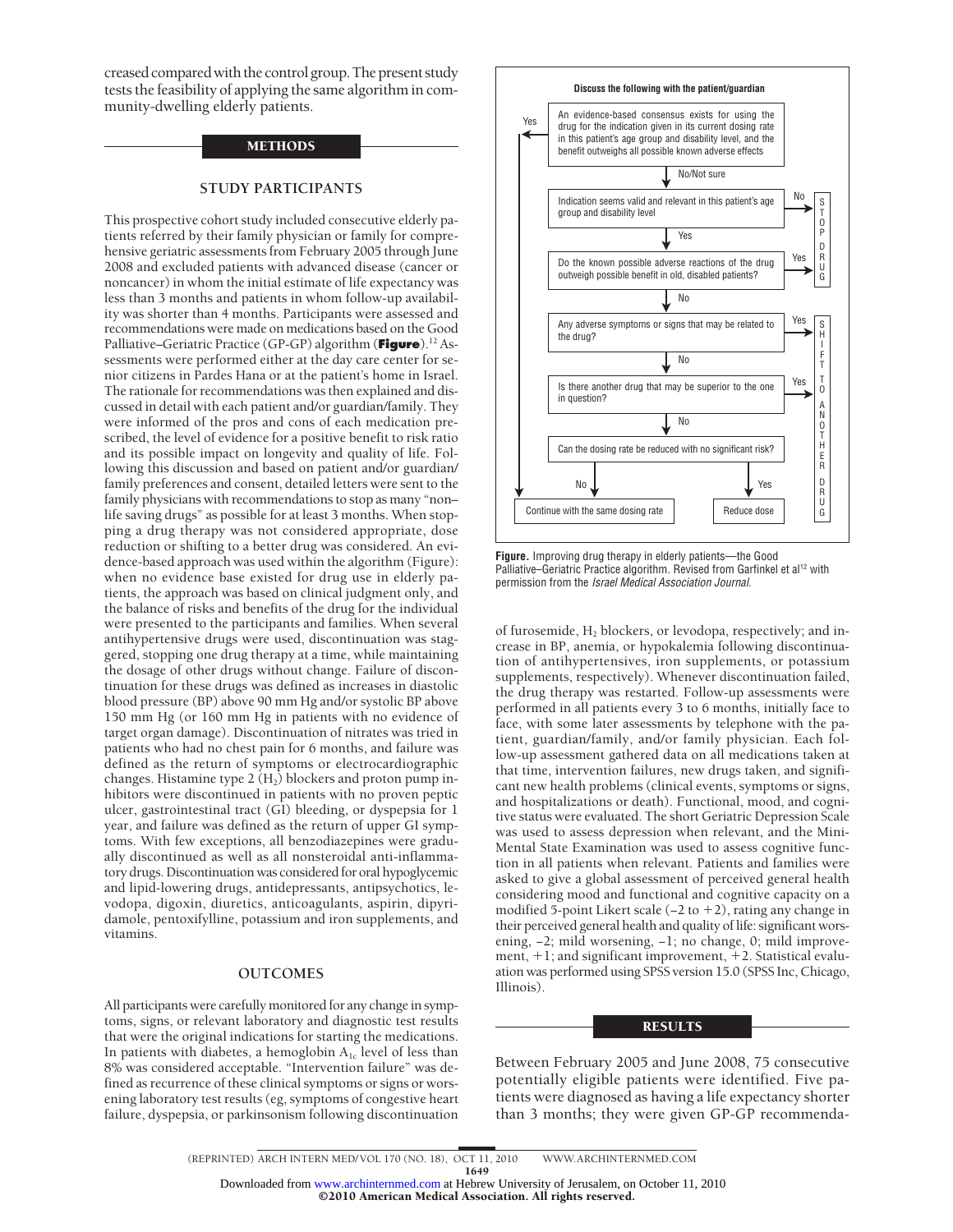#### **Table 1. Comorbidities, Geriatric Syndromes, and Symptoms**

| <b>Health Problem</b>            | Prevalence,<br>No. (%) |
|----------------------------------|------------------------|
| <b>Diseases</b>                  |                        |
| Hypertension                     | 44 (63)                |
| Hyperlipidemia                   | 25(36)                 |
| Diabetes mellitus                | 23 (33)                |
| Ischemic heart disease           | 21(30)                 |
| Previous stroke                  | 18(26)                 |
| Osteoporosis                     | 18(26)                 |
| Peptic disease/GERD              | 14(20)                 |
| Prostatic hypertrophy            | 12 $(17)^a$            |
| Hypothyroidism                   | 11(16)                 |
| Peripheral vascular disease      | 9(13)                  |
| Chronic obstructive lung disease | 8(11)                  |
| Chronic renal failure            | 6(9)                   |
| Parkinson disease                | 7(10)                  |
| Chronic atrial fibrillation      | 6(9)                   |
| Congestive heart failure         | 6(9)                   |
| Geriatric syndromes/symptoms     |                        |
| Dementia/Alzheimer disease       | 40 (57)                |
| <b>Recurrent falls</b>           | 35(50)                 |
| Urine incontinence               | 35(50)                 |
| Depression/anxiety               | 30(43)                 |
| Chronic constipation             | 26 (37)                |
| <b>Deafness</b>                  | 21(30)                 |
| Behavioral disturbances          | 16(22)                 |
| Chronic pain                     | 18(26)                 |
| <b>Blindness</b>                 | 11(16)                 |
| Chronic anemia                   | 7(10)                  |

Abbreviation: GERD, gastroesophageal reflux disease. a Forty-four percent of men.

tions but were excluded from the study analysis (all 5 died within 3 months). Of the 70 patients who were enrolled after this exclusion, 6 did not need drug discontinuation after assessment with the tool, and in the other 64 patients, at least 1 drug was discontinued. Among the 70 eligible participants, 43 (61%) were women, and the mean (SD) age was 82.8 (6.9) years (range, 67-102 years). Functionally, of the 70 patients, 18 (26%) were defined by the geriatrician (D.G.) as independent and ambulatory, 40 (57%) were defined as frail and ambulatory, 12 (17%) were disabled (required assistance with activities of daily living), and all were living in the community. The Mini-Mental State Examination was performed in all 70 participants and the score ranged from 0 to 30 (mean [SD] score, 18.2 [9.4]). The Geriatric Depression Scale was performed in 33 patients in whom it was clinically relevant and possible (score range, 1-12; mean [SD], 7.39 [3.62]).

**Table 1** lists the health problems of the 70 participants; 43 (62%) had more than 3 diseases, 31 (44%) had 4 or more, and 18 (26%) had 5 or more. Fifty participants (71%) had 3 or more of the "geriatric syndromes." Considering all health problems together (diseases + syndromes), 66 patients (94%) had 3 or more, 55 (79%) had more than 4, and 36 (51%) had more than 6. No participants had advanced cancer. Following the initial medication recommendations, no patients were lost to followup. There was a 100% response rate to patient/family questionnaires. The mean (SD) follow-up period was 19.2 (11.4) months (range, 4-45 months). The 70 participants initially took a mean (SD) number of 7.7 (3.7) medications (range, 0-16), including a mean of 0.8 vitamins or minerals per patient. Six patients had no basis for drug discontinuation. A trial of discontinuation based on our algorithm was recommended for 64 patients for 311 medications (58% of all drugs; mean [SD], 4.4 [2.5] drugs per patient in the total cohort); in those in whom discontinuation was recommended this represents a mean of 4.9 drugs per individual patient. After consultation with and consent from patients, guardian/family, and family physicians, 256 of 311 medications (82%) were discontinued (47% of drugs; mean [SD], 4.2 [2.5] drugs per patient in the overall cohort). Of the 64 participants in whom recommendations were made, 42 (66%) discontinued all the drugs suggested and 16 (25%) discontinued all except for 1 of the drugs recommended to be discontinued. In the other 6 of the 64 patients (9%), the family or family physician did not wish to take up the recommendations for a trial of discontinuation for all or most of the drugs. Only 6 of 256 drugs discontinued were later readministered by the family physician due to symptom recurrence (2% failure rate); a  $\beta$ -blocker, iron supplements, simvastatin, and selective serotonin reuptake inhibitor each in 1 patient and furosemide in 2 patients. Taking nonconsent and failures together, successful discontinuation was achieved in 81% of the suggested medications. While some dose reductions were made, the only study measure was complete discontinuation, so the changes reported were true discontinuations.

**Table 2** gives the success rate of this approach for different types of medications: 84% of antihypertensives could be safely discontinued (sometimes even 4 different BP-lowering medications). Of the 48 participants taking antihypertensives, discontinuation was recommended in 39 (81%). Eventually, of these 39 participants, 5 (13%) did not try to discontinue the medication, 15 (38%) no longer required any, and 11 (28%) continued using 1 antihypertensive medication (5 were previously using 2, another 5 were using 3, and 1 was using 5). Successful discontinuation of 75% or higher was achieved for other commonly used drugs including nitrates, furosemide, H<sub>2</sub> blockers, and omeprazole and almost 100% successful discontinuation was achieved for benzodiazepines.

Aside from return of symptoms in a small number of patients as described, there were no significant adverse events reported. On the global assessment scale  $(n=64)$ , the mean (SD) score was 1.43 (0.88). No one reported significant worsening (Likert scale score, −2), and 56 (88%) reported overall improvement. Among this group, improvement was defined as significant (Likert scale score, -2) by 43 (67%). In 3 elderly patients (ages 84, 85, and 73 years) a substantial improvement of cognitive impairment was observed (increases in absolute Mini-Mental State Examination score from 14 to 24, from 14 to 23, and from 14 to 30 at 6 to 8 weeks after discontinuation of 7, 7, and 6 drugs, respectively). All of the reported 56 improvements of cognitive impairment were reported in the first couple of months following drug discontinuation and, except for 3 of 10 patients who eventually died, were maintained throughout follow-up assessments. Ten participants (14%) died during follow-up; the mean (SD)

(REPRINTED) ARCH INTERN MED/ VOL 170 (NO. 18), OCT 11, 2010 WWW.ARCHINTERNMED.COM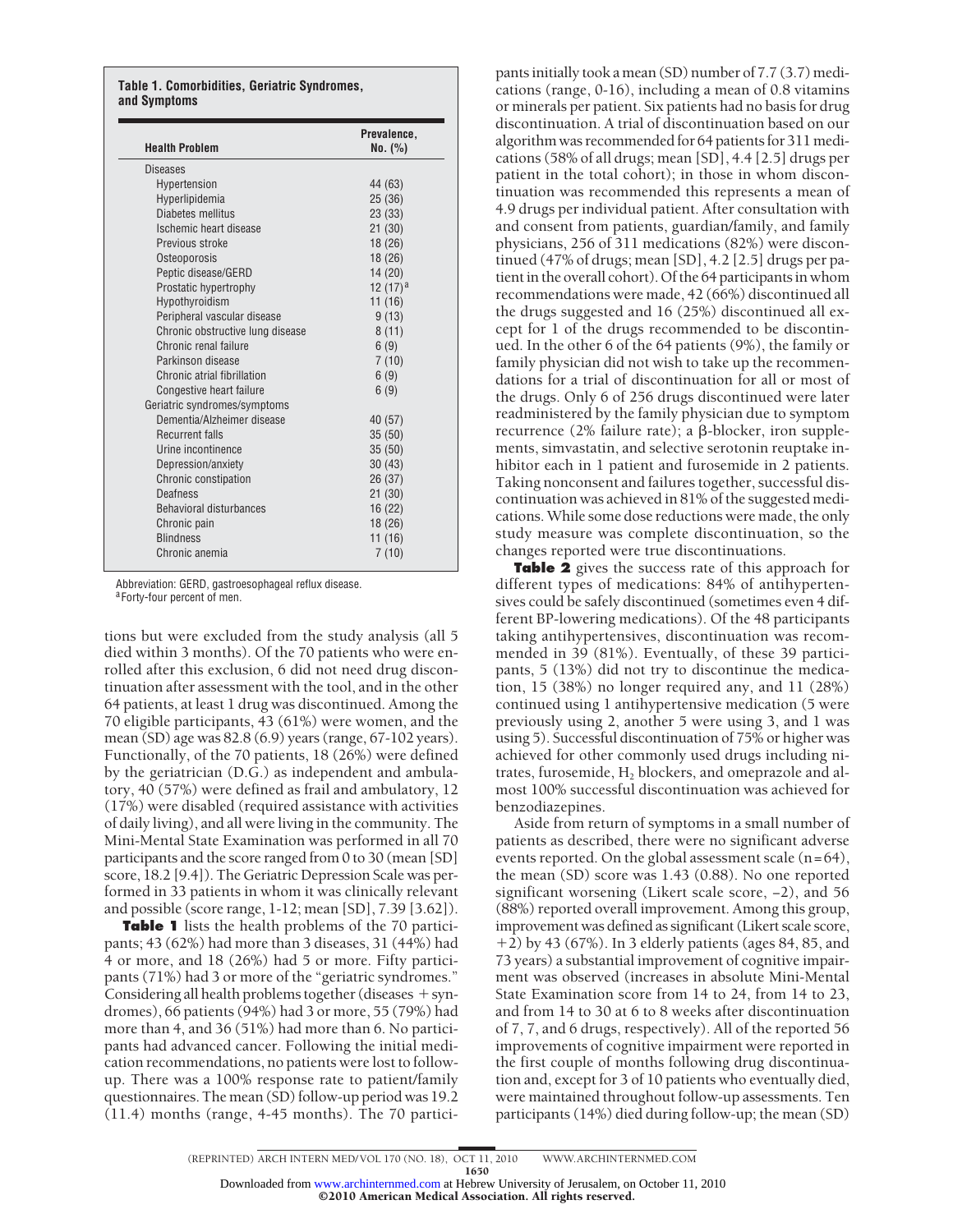| <b>Drug Group</b>        | <b>Patients Using</b><br>Drug, No. | <b>DD Suggested,</b><br>No. $(%^a)$ | <b>DD Actually Performed,</b><br>No. (%) | <b>Specific Compliance,</b><br>$\frac{9}{6}$ | <b>Eventual DD Success</b><br>Rate, $%^c$ |
|--------------------------|------------------------------------|-------------------------------------|------------------------------------------|----------------------------------------------|-------------------------------------------|
| Antihypertensives        | 95 <sup>d</sup>                    | 58 (61)                             | 50(53)                                   | 86                                           | 84                                        |
| <b>B-Blockers</b>        | 26                                 | 15(58)                              | 11(42)                                   | 73                                           | 67                                        |
| Calcium channel blockers | 22                                 | 13(59)                              | 11(50)                                   | 85                                           | 85                                        |
| <b>Disothiazide</b>      | 11                                 | 11(100)                             | 10(91)                                   | 91                                           | 91                                        |
| <b>ACE</b> inhibitors    | 32                                 | 9(28)                               | 8(25)                                    | 89                                           | 89                                        |
| $\alpha$ -Blockers       | 8                                  | 6(75)                               | 2(25)                                    | 33                                           | 33                                        |
| <b>Nitrates</b>          | 5                                  | 5(100)                              | 5(100)                                   | 100                                          | 100                                       |
| Furosemide               | 18                                 | 14 (78)                             | 13(72)                                   | 92                                           | 79                                        |
| Aspirin                  | 24                                 | 2(8)                                | 2(8)                                     | 100                                          | 100                                       |
| <b>Statins</b>           | 26                                 | 18 (69)                             | 14(54)                                   | 78                                           | 72                                        |
| Sulfonylurea             | 6                                  | 5(83)                               | 5(83)                                    | 100                                          | 100                                       |
| <b>Metformin</b>         | 11                                 | 5(45)                               | 3(27)                                    | 60                                           | 60                                        |
| H <sub>2</sub> blockers  | 8                                  | 8(100)                              | 6(75)                                    | 75                                           | 75                                        |
| Omeprazole               | 18                                 | 10(56)                              | 9(50)                                    | 90                                           | 90                                        |
| <b>Benzodiazepines</b>   | 36 <sup>e</sup>                    | 36 (100)                            | 35 $(97)^e$                              | 97                                           | 97                                        |
| <b>SSRIS</b>             | 33                                 | 13(39)                              | 11(33)                                   | 85                                           | 77                                        |
| Other antidepressants    | 12                                 | 10(83)                              | 9(75)                                    | 90                                           | 90                                        |
| Antipsychotics           | 8                                  | 3(37)                               | 3(37)                                    | 100                                          | 100                                       |
| Levodopa-carbidopa       | 10                                 | 7(70)                               | 5(50)                                    | 71                                           | 71                                        |

Abbreviations: ACE, angiotensin-converting enzyme; H<sub>2</sub>, histamine type 2; SSRIs, selective serotonin reuptake inhibitors.<br><sup>a</sup>The rate of a specific drug discontinuation recommendation based on the Good Palliative–Geriatri

<sup>b</sup> The rate of drug-specific compliance to drug discontinuations and the extent of patients, family, or family physicians' refusal to accept specific drug discontinuation recommendations.<br><sup>c</sup>The percentage of patients in whom a specific drug was actually discontinued as recommended and not readministered.

<sup>d</sup>Number of drugs: some elderly patients were administered more than 1 antihypertensive drug. See "Results" section for further explanation.

<sup>e</sup> In 12 patients administered 2 different benzodiazepines, drug discontinuation was successful for both.

overall time until death was 13 (9) months (range, 4-33 months). The mean age of death was 89 years (range, 82- 102 years). One patient with severe congestive heart failure died in hospital after 6 months of follow-up. Three died of sepsis during hospitalization (ages 87, 88, and 102 years; follow-up of 13, 18, and 6 months, respectively). Four died at home (ages 83, 91, 93, and 93 years; follow-up of 9, 11, 9, and 33 months, respectively). No deaths were considered to be related to the original indications for the drugs discontinued. Of 10 patients who died, 7 had reported improved quality of life in their last period of life. Autopsies are not routinely done in Israel and were not performed in participants who died. One woman aged 87 years who had severe vascular dementia died peacefully at home (probably of recurrent stroke) after only 4 months. The only participant younger than 70 years in whom 6 drugs had been discontinued (disothiazide, glibenclamide, theophylline, oxybutynin, betahistine, and pentoxifylline) remained normotensive and normoglycemic after drug discontinuation. He had severe comorbidity (metabolic syndrome, severe ischemic heart disease, recurrent strokes, chronic obstructive pulmonary disease, and dementia) and experienced sudden death at the age of 69 years after 22 months of follow-up.

Other than death, different major events requiring hospitalization were reported in 10 participants (**Table 3**). Except for 1 patient in whom a relationship was possible (development of deep vein thrombosis 3 months after stopping warfarin therapy, which was initially prescribed for atrial fibrillation), all other major events were considered not related to discontinuation. In 45 participants, new drugs or change in dosage or type of medication were

recommended as a result of the application of the GP-GP algorithm. Most frequently recommended were antidepressants (in 16 participants) following clinical and then formal assessment with the Geriatric Depression Scale.

## **COMMENT**

This article reports the feasibility of applying an algorithm for a trial of discontinuation of all drug therapies not immediately essential for life. The study shows that this framework is feasible and rarely requires restarting medication regimens in community-dwelling elderly patients. Though causality cannot be proven for the improvements in perceived global assessment, this framework had already been proven to do that among disabled elderly patients in long-term care in a randomized controlled trial  $(RCT)$ ,<sup>12</sup> so patient and/or guardian/family reports of improved quality of life in this study would also suggest that quality of life may be enhanced by this approach. Using the same algorithm as the RCT, we found that the results of this feasibility study in communitydwelling elderly patients are similar, based on a mean follow-up of 19.2 months. Discontinuation of a mean (range) of 4.2 (1-11) different medications in the cohort was safely achieved with no significant adverse events or deaths related to discontinuation. Only 2% of drugs had to be readministered; in 88% of elderly patients, application of the GP-GP algorithm was associated with subjective clinical, functional, mood, or cognitive improvement.

There are limitations to the study. This small sample is not representative of the heterogeneous population of community-dwelling elders and may also not be repre-

<sup>(</sup>REPRINTED) ARCH INTERN MED/VOL 170 (NO. 18), OCT 11, 2010 WWW.ARCHINTERNMED.COM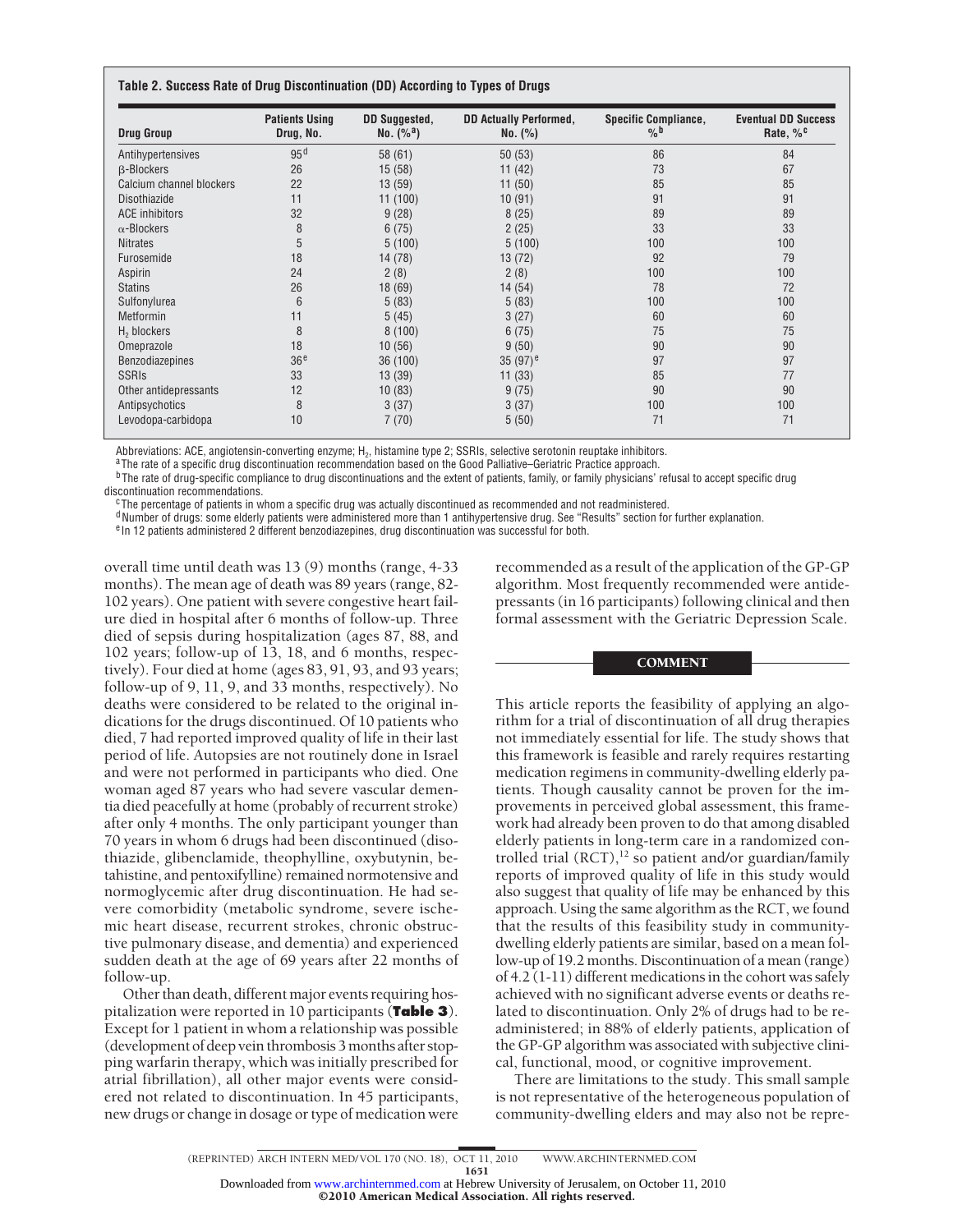#### **Table 3. New Events Requiring Hospitalization During Follow-up After Drug Discontinuation (DD)**

| <b>Event</b>                               | Time After DD.<br><b>Months</b> | Age, | DD. No.<br>of Drugs | Functional <sup>a</sup> and<br><b>Cognitive Status</b> | Improvement Score <sup>b</sup><br><b>Following DD Before Event</b> | <b>Possible Relation</b><br>to DD |
|--------------------------------------------|---------------------------------|------|---------------------|--------------------------------------------------------|--------------------------------------------------------------------|-----------------------------------|
| Stroke                                     | 10                              | 87   |                     | Disabled                                               | Significant                                                        | N <sub>o</sub>                    |
| Hip fracture                               | 6                               | 81   | 3                   | <b>Disabled</b>                                        | Significant                                                        | N <sub>0</sub>                    |
| Pneumonia, sepsis                          | 12                              | 85   | 9                   | Disability and dementia                                | Significant                                                        | N <sub>0</sub>                    |
| Pressure sore, below-knee amputation       | 8                               | 90   | 5                   | <b>Disabled</b>                                        | <b>Mild</b>                                                        | N <sub>0</sub>                    |
| Pneumonia, sepsis                          | 5                               | 102  | $\overline{2}$      | Disability and dementia                                | <b>Mild</b>                                                        | N <sub>0</sub>                    |
| Placement in LTC facility <sup>c</sup>     | 6                               | 79   | $\Omega$            | Disability and dementia                                | <b>None</b>                                                        | N <sub>0</sub>                    |
| <b>DVT</b>                                 | 3                               | 87   | $\overline{2}$      | Frail and dementia                                     | <b>None</b>                                                        | Yes <sup>d</sup>                  |
| Paroxysmal AF placement<br>in LTC facility | 15                              | 86   | 4                   | Frail and dementia                                     | Outstanding                                                        | N <sub>0</sub>                    |
| Congestive heart failure                   | 12                              | 79   | 6                   | Frail                                                  | Outstanding                                                        | N <sub>0</sub>                    |
| <b>Ileus</b>                               | 11                              | 80   | 5                   | Frail                                                  | Significant                                                        | <b>No</b>                         |

Abbreviations: AF, atrial fibrillation; DVT, deep vein thrombosis; LTC, long-term care.

<sup>a</sup> Disabled elderly patients were also community dwellers.

b See "Methods" section for further explanations.

<sup>c</sup>One of 6 patients in whom there was no recommendation for DD (course of diseases unaffected by Good Palliative–Geriatric Practice intervention).

dWarfarin prescribed for AF was discontinued in this frail, ambulatory 87-year-old patient with severe dementia because of recurrent falls and bleeding including subdural hematomas, high risk for future falls, and life-threatening bleeding; DVT could have been possibly prevented if warfarin therapy was continued.

sentative of the population of older adults who are followed up in the primary care setting. However, the number of comorbidities and medication use is similar to what is known of this population. There is no data to assess whether the success merely stems from the fact that the patients were inappropriately treated before the project: there was a high rate of obviously problematic drugs half of the cohort was taking benzodiazepines, approximately 20% were taking antiparkinsonian drugs, and approximately 25% were taking furosemide (although only one-third of this number had heart failure). This baseline may vary between different geographical and cultural settings. The self-rated improvement reported could have been a placebo effect or regression to the mean over time. However, in this subpopulation with severe comorbidity (mean [SD] age, 82.8 [6.9] years), it seems unlikely that the natural history in 88% would be subjectively defined as overall improvement owing to a placebo effect. This effect was not seen in the original RCT, and the rates of return of measurable symptoms or signs of the original indication are robust indicators of effect.

Improved medical technology in the last century has resulted in a notable increase in lifespan in general, and in patients with chronic, life-shortening diseases in particular. Very few adults and elderly persons die suddenly while apparently healthy; most experience time-related increases in the number of incurable comorbidities, disability, and suffering for increasingly prolonged periods before death. This unprecedented situation in human history makes models of "one disease—one therapy/guideline" an unrealistic approach to good care in most adults; almost half the people older than 65 years have 3 chronic conditions, with  $21\%$  having 5 or more,<sup>11,13</sup> and a single disease approach for each is likely to lead to polypharmacy.

Drugs are being given at different points along patients' lives by a growing number of different specialists who prescribe medications for specific problems in their field of expertise along single disease guidelines. Older patients and those with significant comorbidity are usually excluded from evidence-generating RCTs.<sup>14-16</sup> However, it is much easier to start therapies than to stop them. It is also easy to overlook medication adverse effects on a background of complex comorbidities. The physician may be reluctant to review decisions or discontinue or change drug regimens determined by "experts" or from guidelines for younger populations. A scheduled, formal drug reevaluation may never be performed, neither in hospitals or long-term care setting nor in the community.

This approach is supported by other studies of discontinuation of single drugs or drug classes. One systematic review found 9 studies of withdrawal of antihypertensives in elderly people and concluded that 20% to 85% remained normotensive or did not require reinstatement of therapy between 6 months and 5 years, with no increase in mortality.17 Similarly, 4 studies of diuretic withdrawal found no need for reinstatement in 51% to 100% of elderly people over 1 year. The authors of one study suggested that a return of symptoms was most likely to occur in the first 4 weeks and gradual withdrawal might be more effective.<sup>17</sup> Another study found that predictors of successful withdrawal of antihypertensives in elderly patients were relatively younger age (65-74 years), lower "on-treatment" systolic BP, and receipt of single-agent antihypertensive treatment. Although most patients who had recurrence of hypertension experienced this in the first 100 days after entry into the study, the rate thereafter was constant.<sup>18</sup>

Boyd et al<sup>8</sup> concluded that adhering to current clinical practice guidelines in elderly people with several comorbidities that were determined from evidence in younger populations may have undesirable effects; basing standards for quality of care and pay-for-performance on such adherence could lead to inappropriate judgment of the care provided to older individuals with complex comorbidities and create perverse incentives that emphasize the wrong aspects of care for this population and diminish the quality of their care.<sup>8</sup>

There are good rationales for back-titration of drug dosages at an older age. A patient who has received antihypertensive drugs or nitrates when still independent

<sup>(</sup>REPRINTED) ARCH INTERN MED/ VOL 170 (NO. 18), OCT 11, 2010 WWW.ARCHINTERNMED.COM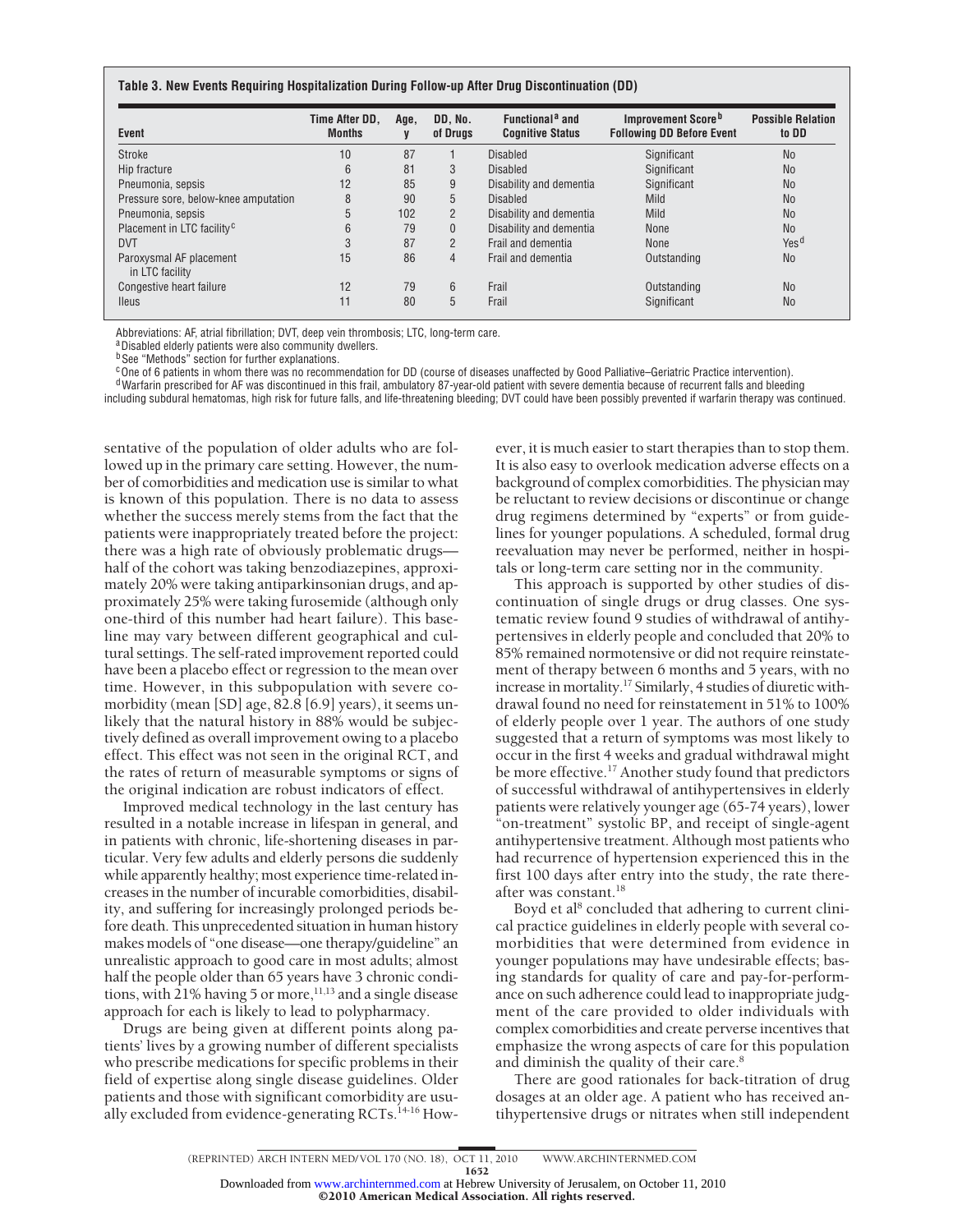and active may not need the same regimen years later when disabled or frail, making minimal physical efforts and with possibly reduced body mass. Though there is evidence for benefit in treating hypertension in fit, very old patients,<sup>19</sup> overenthusiastic attempts to lower systolic and diastolic BP may increase mortality and morbidity.<sup>20,21</sup> Larson<sup>22</sup> warns that guidelines and pay-forperformance incentives may drive clinician priorities to strive for better "numbers," placing less priority on the well-being of older patients. Similarly, Mangin et al<sup>9</sup> argue against current trends that encourage preventive interventions along single disease lines regardless of age and note as an example that in elderly patients, pravastatin had no beneficial effect on all-cause mortality and morbidity, simply trading one source of morbidity and mortality for another. No data were found to determine clinical guidelines programs in older diabetic patients. In frail (unlike robust) elderly patients with diabetes, in those with short life expectancy, and when the risks of intensive glycemic control outweigh the benefit, a less stringent target for lowering hemoglobin  $A_{1c}$  level (such as  $8\%$ ) should be recommended<sup>23</sup>: avoiding the morbidity associated with hypoglycemia rather than achieving perfect glycemic control should represent the main goal. The US Preventive Services Task Force found no evidence for recommending aspirin in people older than 80 years.<sup>24</sup> Furthermore, patients may also have a life expectancy that is shorter than the time needed to benefit from specific drugs prescribed.

In older populations a "reverse extrapolation" is more appropriate. Most people would probably agree that continuing any drug other than palliative medicines is inappropriate in the last hours, days, and even weeks before death.<sup>25</sup> However, extrapolating back from this is difficult. Callahan<sup>26</sup> talks about the notion of technological brinkmanship: All agree that there is a point beyond which treatment has more harm than benefit, but without an effective way to approach this, treatment is continued as the "brink" is not recognizable. This new GP-GP represents an appropriate approach, both clinically and ethically, allowing for the flexibility to restart medicinal therapies and appears to be feasible in both nursing home and ambulant patients. While the framework for assessing preventive health care in elderly people needs rethinking,<sup>9</sup> the present study demonstrates that each and every drug regimen in an older person, including drugs used for symptom relief, needs to be rethought. The original symptoms may have disappeared. In addition, the level of symptoms must be balanced against the symptoms of drug adverse events, particularly anticholinergic effects. Many elderly patients continue to take benzodiazepines for sleep and  $H_2$  blockers or metoclopramide for past dyspepsia or nausea. Others continue taking medications for past dizziness and preparations containing combinations of nonsteroidal anti-inflammatory drugs, propoxyphene, caffeine, opioid derivatives, and/or antihistamines (ie, "anticold" preparations).

The name "Good Palliative–Geriatric Practice" was chosen because this tool is based on principles of both fields. For professionals in palliative medicine and particularly in hospices, stopping drug therapies other than for symptom control is a common practice. These principles, which might mitigate against polypharmacy, are less well held in geriatric medicine. Many rely on updated Beers criteria<sup>4,27</sup> with the hope that they may serve as an alarm system to increase physicians' alertness and avoid specific drugs in elderly patients. However, there are unsuccessful attempts to achieve global consensus for the Beers criteria.<sup>1,2,28</sup> It is difficult to conclusively defend or refute the use of most drugs listed by Beers,  $29$  and it was concluded that drugs-to-avoid criteria are insufficiently accurate to use as stand-alone measures of prescribing quality.<sup>30</sup> Furthermore, the Beers approach may be misleading: prescribing 10 to 15 "non–Beers list" medications to patients is still likely to do more harm than good. Our results support minimizing drug load using a broader approach that will accommodate changing evidence.

This approach is not ageist. We do not extrapolate from single-disease guidelines in adults to infants and children, so there is no rational basis for doing this in older patients—both subpopulations are much more vulnerable to drug adverse effects. Polypharmacy itself should be conceptually perceived as "a disease," with potentially more serious complications than those of the diseases these different drugs have been prescribed for.

The finding that simultaneous discontinuation of many drugs is not associated with significant risks and apparently improves quality of life should encourage physicians to consider testing this GP-GP tool in larger RCTs across a variety of medical cultural settings. Polypharmacy may have different faces in different countries or clinics but there is no doubt that the problem is global. This approach has international relevance; it combines our best existing evidence with patient-focused care while actively avoiding extrapolation from inappropriate populations where no evidence exists for treatment in elderly patients.

## **Accepted for Publication:** March 2, 2010.

**Correspondence:** Doron Garfinkel, MD, The Shoham Geriatric Medical Center, Pardes Hana 37000, Israel (dgarfink@netvision.net.il).

**Author Contributions:** *Study concept and design:* Garfinkel. *Acquisition of data:* Garfinkel. *Analysis and interpretation of data:* Garfinkel and Mangin. *Drafting of the manuscript:* Garfinkel and Mangin. *Critical revision of the manuscript for important intellectual content:* Garfinkel and Mangin. *Administrative, technical, and material support:* Garfinkel and Mangin. *Study supervision:* Garfinkel. **Financial Disclosure:** None reported.

# **REFERENCES**

- 1. Aparasu RR, Mort JR. Inappropriate prescribing for the elderly: Beers criteriabased review. *Ann Pharmacother*. 2000;34(3):338-346.
- 2. US General Accounting Office. Prescription drugs and the elderly: many still receive potentially harmful drugs despite recent improvements. Washington, DC: US General Accounting Office; July 1995. Publication GAO/HEHS-95-152. http: //www.gao.gov/archive/1995/he95152.pdf. Accessed February 11, 2010.
- 3. Lau DT, Kasper JD, Potter DEB, Lyles A, Bennett RG. Hospitalization and death associated with potentially inappropriate medication prescriptions among elderly nursing home residents. *Arch Intern Med*. 2005;165(1):68-74.
- 4. Beers MH, Ouslander JG, Fingold SF, et al. Inappropriate medication prescribing in skilled-nursing facilities. *Ann Intern Med*. 1992;117(8):684-689.